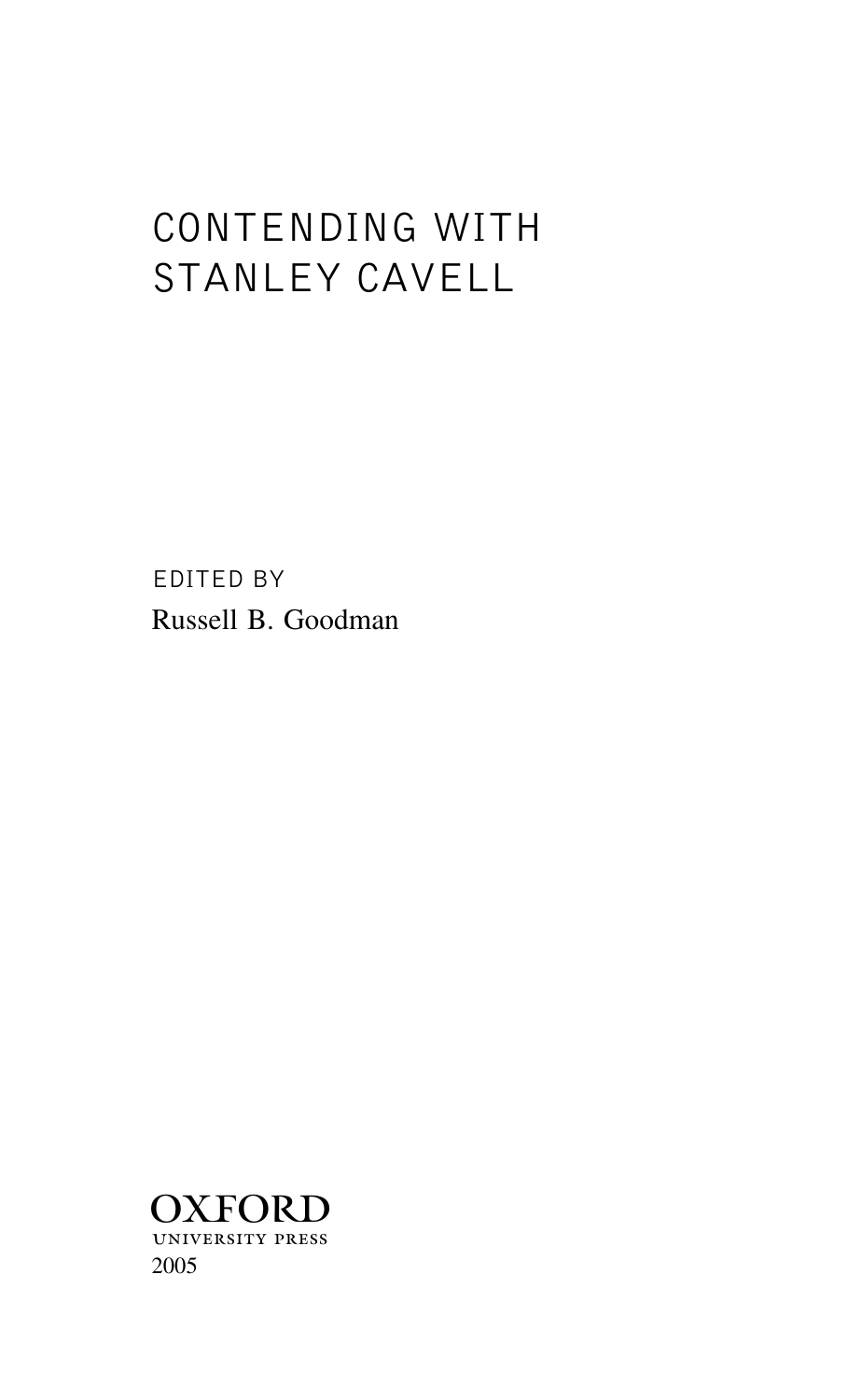global, even resists the global (even while it universalizes), then the idea of one of philosophy's tasks as bringing a culture to consciousness of itself can be done only by one who touches that culture's singular unconsciousness. I do not say this can be done only by one who is native to the culture, any more than I say that those native to the culture are mostly in a position to accomplish it. A further answer is that the America I have wished to discover (Emerson insisting, in effect, that it exists only in its discovery) is the America in which Emerson and Thoreau oppose its view of itself as destined to what Critchley calls continentalism, say in the form of Manifest Destiny and wars with Mexico. Still further, or further back in my mind, is Locke's unforgettable remark that in the beginning all the world was America. The form the thought releases in me is one begun in Emerson's suggestion that America does not exist, or is not inhabited, that it has not been approached and arrived at. The thought, panic-struck, is that there may be no longer an America, not because of its global dispersion, but because the idea of democracy, of inclusive, equitable, mutual legislation, cannot be mocked indefinitely without threatening to disappear. My characterization of Emerson and Thoreau as philosophers of immigrancy (a kind of opposite of Heidegger's thoughts of dwelling and building) includes the sense that it is apt to be in memories of oppression that freedom remains heart's blood. Yet some are capable of imagining oppression as if they are remembering suffering it.

James Conant patiently and satisfyingly identifies and questions various ways of mistaking my interest in discovering an American difference in philosophy, and goes on constructively to locate the conceptual field of my concern by deploying Kierkegaard's distinction between subjective and objective categories in order to define "the peculiar concept of America," and in a large middle set of sections omitted from the present version of his text, he adduces details of a project of Seferis's that puts a comparable pressure on the concept of Greece. I appreciate the coup of the idea—apart from the intrinsic interest of the Seferis case—in this way of recommending a hesitation in concluding that the issues raised for me in the concept of America are "a fuss about nothing at all" (Conant, p. 60). Among the other comparable concepts Conant cites, beyond Kierkegaard's "Christian" and "Dane," are "husband" and "philosopher" (ibid., p. 57). Since the Seferis material is not before us, I shall focus for a moment, out of the array Conant presents of peculiar concepts, on that of "philosopher."

It is my impression that my seeking an American difference of philosophy in the writing of Emerson creates an impatience with respect to the concept of America, but something more like disapproval with respect to the concept of philosophy—disapproval, I suppose, particularly with the implication that there is more than one way, even conflicting ways, of becoming, hence recognizing and evaluating the work of, a philosopher. (I assume, perhaps wrongly, that it goes without saying that I cannot be understood to recommend that all—American? philosophers turn to a study of Emerson. My rescue effort, as I sometimes grandly think of it, is strictly to lend an ear to those who, drawn by the knowledge of Emerson as a scrupulous thinker, are apt to be dissuaded by reasons external to philosophy from following their attraction. If that attraction, pursued, is not enough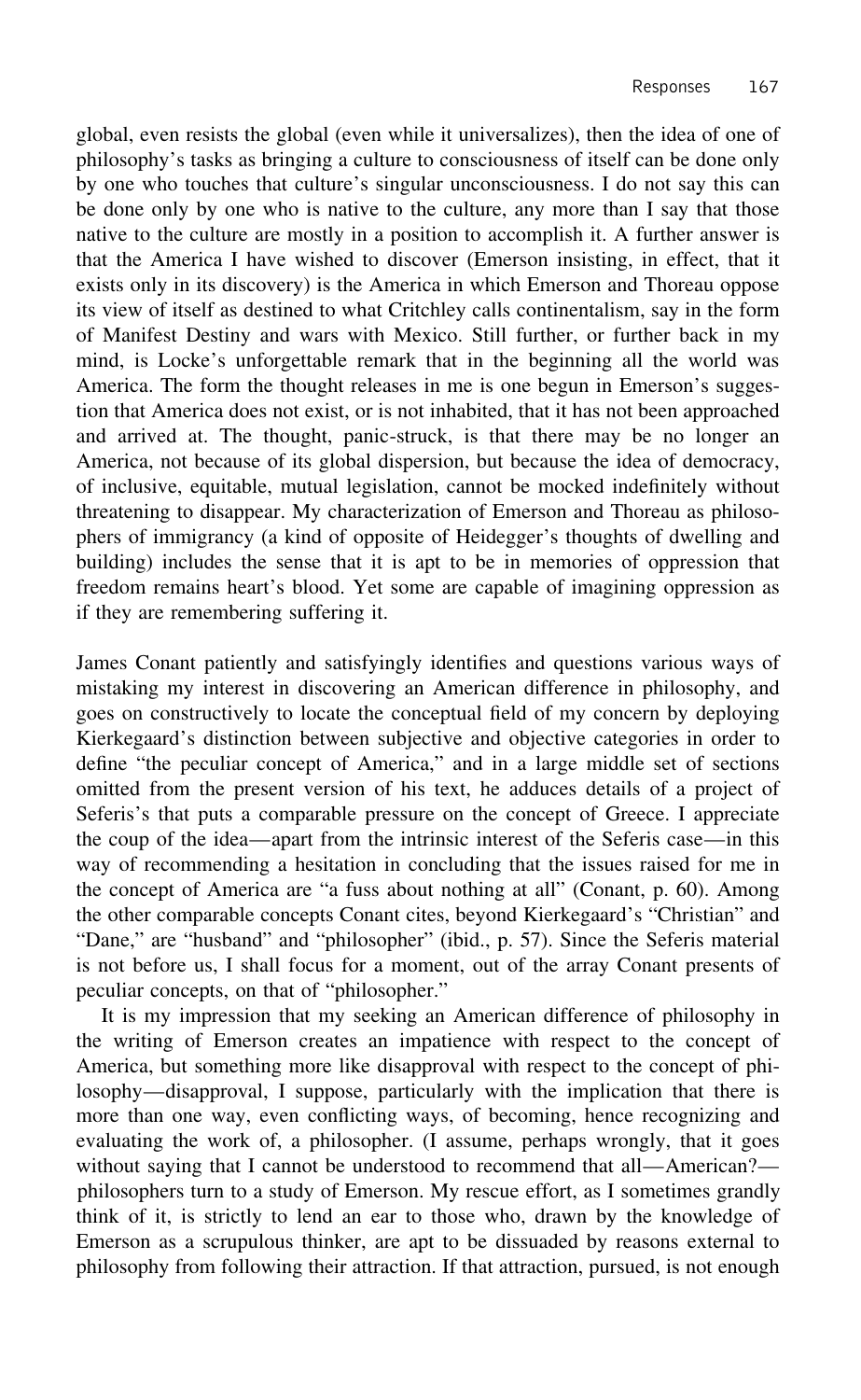to undo what I call the repression of Emerson as a thinker by his culture, then there is no hope for it.)

The peculiar difference in the instance of the concept of philosophy, using Conant's application of Kierkegaard, is suggested in the very fact of objective ways of challenging being a Christian, a husband, an American (no record of baptism, no acceptable document of divorce from a previous marriage, defective naturalization papers), whereas we all recognize cases of significant philosophical voices who have no institutional credentials for their authorization to compose philosophy. Nietzsche is perhaps the most lurid modern case here; Rousseau and Hume would be other interesting cases. Suppose we say that the criterion of being a philosopher (after its self-distinction from being a scientist, or a theologian, or an artist) in the absence of objective credentials, is that other philosophers recognize the work as pertinent to their thinking. But is not that really all that shows any work to be philosophy, since one with objective credentials may produce work that is not (even does not purport to be) philosophy? The regress (who recognizes the philosopher who recognizes another philosopher?) expresses the fact that philosophy can accept no authority beyond itself. But there is something more at stake.

If it is taken to follow from the criterion of recognition that there is no formal criterion of philosophy (for example, the presence of an elaborate and predictable form of argumentation), then what is looked for in the recognition of philosophy is, let us say, its seriousness. (Two summers ago at the annual Wittgenstein congress in Kirchberg, the year of the fiftieth anniversary of Wittgenstein's death, half of the members of a panel on the reception of *Philosophical Investigations* were prepared to say either that that text is not philosophy, or consists of work so poor in its self-understanding as to belie any effort to promote it as representing a signal philosophical achievement. I am taking the perpetual existence of a conflict so fundamental within the ranks of professional philosophers as a mark of the nature of philosophy, in particular, in our age, that it is not a (function of) science. That is to say, it is a mark of its nature that the claim that philosophy is science, a particular body of advancing knowledge, must be contentious. Then the persistent threat to philosophy is not, or not alone, irrationality (in the form of bias or superstition or fanaticism, any of which argumentation can serve) but fraudulent seriousness, call this sophistry, born with philosophy, as it were its envious (because despised) twin. I take Nietzsche's call for joyfulness, following Emerson's, and Austin's and Wittgenstein's punctual hilarities, as expressive of the irreducible vulnerability of philosophy to false seriousness. I might at the same time take the attraction to the particular originating beauties of analytical philosophy to be its promise of defeating or exiling fraudulence from philosophy from its beginning. (This was explicit, and insistent, in Austin's instruction.) But suppose that philosophy's bad twin is not another than yourself, but rather allegorizes the ineluctable position of finitude, namely, that one's quest for reason and for freedom requires a perpetual overcoming of guises in oneself in which reason and freedom are beguiled, fixated, stranded.

The kinds of passages I have favored in citing Emerson (e.g., "I would write on the lintels of the door post *Whim*"; "Every word they say chagrins us"; "We lie in the lap of an immense intelligence"; "Patience, patience; we shall win at the last";